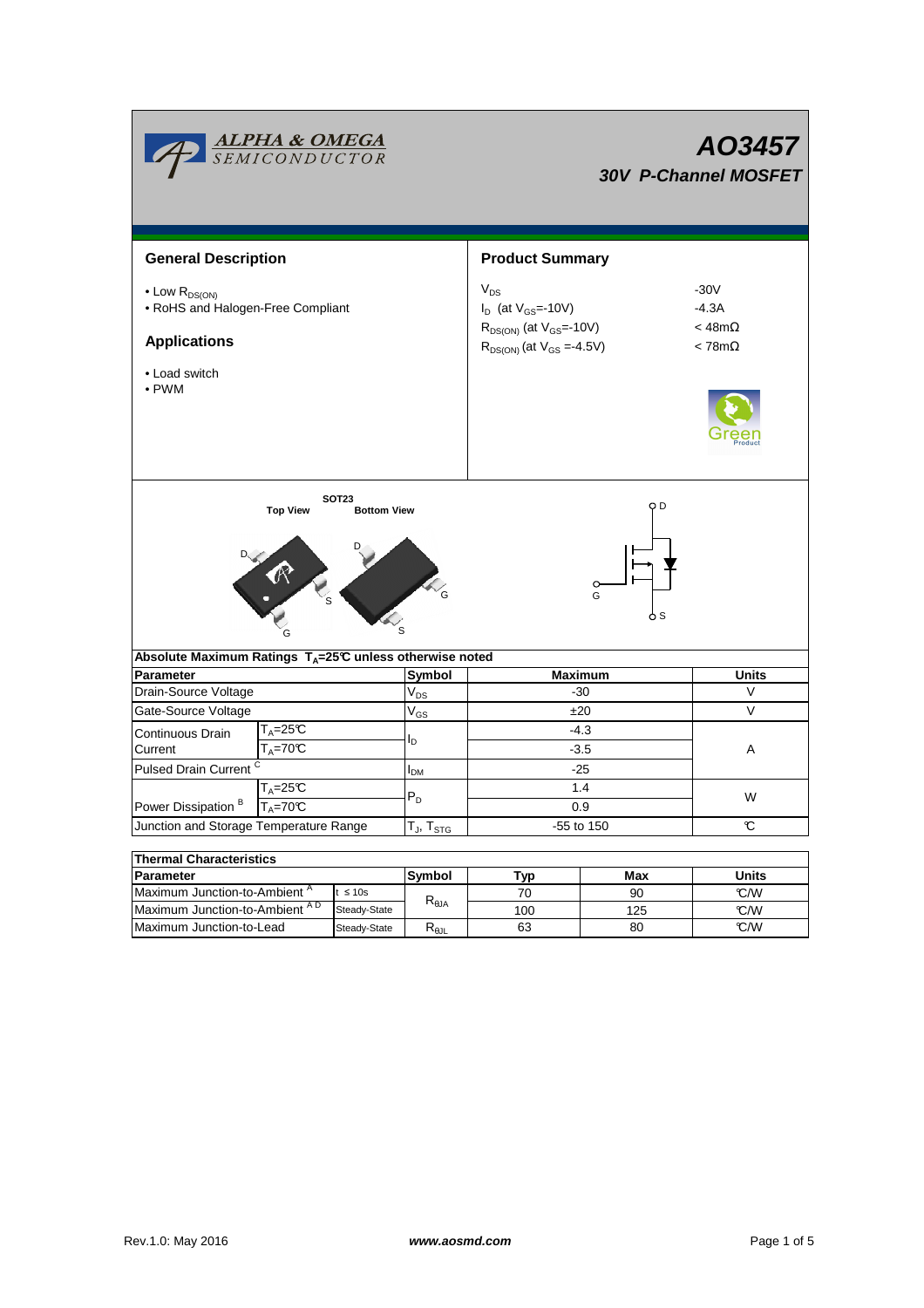

#### **Electrical Characteristics (TJ=25°C unless otherwise noted)**

| <b>Symbol</b>                           | <b>Parameter</b>                                                    | <b>Conditions</b>                                                                            |                          | Min            | <b>Typ</b> | Max    | <b>Units</b> |  |  |  |  |  |
|-----------------------------------------|---------------------------------------------------------------------|----------------------------------------------------------------------------------------------|--------------------------|----------------|------------|--------|--------------|--|--|--|--|--|
| <b>STATIC PARAMETERS</b>                |                                                                     |                                                                                              |                          |                |            |        |              |  |  |  |  |  |
| <b>BV<sub>DSS</sub></b>                 | Drain-Source Breakdown Voltage                                      | $I_{D} = -250 \mu A$ , $V_{GS} = 0V$                                                         |                          | $-30$          |            |        | $\vee$       |  |  |  |  |  |
| $I_{\text{DSS}}$                        | Zero Gate Voltage Drain Current                                     | $V_{DS}$ =-30V, $V_{GS}$ =0V                                                                 |                          |                |            | $-1$   |              |  |  |  |  |  |
|                                         |                                                                     |                                                                                              | $T_{\parallel} = 55$ °C  |                |            | $-5$   | μA           |  |  |  |  |  |
| $I_{GSS}$                               | Gate-Body leakage current                                           | V <sub>DS</sub> =0V, V <sub>GS</sub> = ±20V                                                  |                          |                |            | ±100   | nA           |  |  |  |  |  |
| $\mathsf{V}_{\mathsf{GS}(\mathsf{th})}$ | Gate Threshold Voltage                                              | $V_{DS} = V_{GS} I_D = -250 \mu A$                                                           | $-1.4$                   | $-1.9$         | $-2.4$     | $\vee$ |              |  |  |  |  |  |
| $I_{D(ON)}$                             | On state drain current                                              | $V_{GS}$ =-10V, $V_{DS}$ =-5V                                                                |                          | $-25$          |            |        | A            |  |  |  |  |  |
| $R_{DS(ON)}$                            |                                                                     | $V_{GS}$ =-10V, $I_{D}$ =-4.3A                                                               |                          |                | 34         | 48     |              |  |  |  |  |  |
|                                         | Static Drain-Source On-Resistance                                   |                                                                                              | $T_{\parallel} = 125$ °C |                | 52         | 68     | $m\Omega$    |  |  |  |  |  |
|                                         |                                                                     | $V_{GS} = -4.5V$ , $I_{D} = -3A$                                                             |                          |                | 54         | 78     | $m\Omega$    |  |  |  |  |  |
| $g_{FS}$                                | <b>Forward Transconductance</b>                                     | $V_{DS} = -5V$ , $I_D = -4.3A$                                                               |                          |                | 10         |        | S            |  |  |  |  |  |
| $V_{SD}$                                | Diode Forward Voltage                                               | $IS=-1A, VGS=0V$                                                                             |                          |                | $-0.7$     | $-1$   | $\vee$       |  |  |  |  |  |
| $I_{\rm S}$                             | Maximum Body-Diode Continuous Current                               |                                                                                              |                          | $-2$           | A          |        |              |  |  |  |  |  |
|                                         | <b>DYNAMIC PARAMETERS</b>                                           |                                                                                              |                          |                |            |        |              |  |  |  |  |  |
| $C_{\text{iss}}$                        | Input Capacitance                                                   |                                                                                              |                          | 520            |            | pF     |              |  |  |  |  |  |
| $C_{\rm oss}$                           | <b>Output Capacitance</b>                                           | $V_{GS}$ =0V, $V_{DS}$ =-15V, f=1MHz                                                         |                          |                | 100        |        | pF           |  |  |  |  |  |
| $\overline{C_{\rm rss}}$                | Reverse Transfer Capacitance                                        |                                                                                              |                          |                | 65         |        | pF           |  |  |  |  |  |
| $R_{q}$                                 | Gate resistance                                                     | $V_{GS}$ =0V, $V_{DS}$ =0V, f=1MHz                                                           |                          | 3.5            | 7.5        | 11.5   | Ω            |  |  |  |  |  |
|                                         | <b>SWITCHING PARAMETERS</b>                                         |                                                                                              |                          |                |            |        |              |  |  |  |  |  |
| $Q_g(10V)$                              | <b>Total Gate Charge</b>                                            | $V_{GS}$ =-10V, $V_{DS}$ =-15V, $I_{D}$ =-4.3A                                               |                          |                | 9.2        | 20     | nC           |  |  |  |  |  |
| $Q_q(4.5V)$                             | <b>Total Gate Charge</b>                                            |                                                                                              |                          |                | 4.6        | 10     | nC           |  |  |  |  |  |
| $\mathsf{Q}_{\mathsf{gs}}$              | Gate Source Charge                                                  |                                                                                              |                          |                | 1.6        |        | nС           |  |  |  |  |  |
| $Q_{qd}$                                | Gate Drain Charge                                                   |                                                                                              |                          |                | 2.2        |        | nC           |  |  |  |  |  |
| $t_{D(0n)}$                             | Turn-On DelayTime                                                   | $V_{GS}$ =-10V, $V_{DS}$ =-15V, R <sub>1</sub> =3.5 $\Omega$ ,<br>$R_{\text{GEN}} = 3\Omega$ |                          |                | 7.5        |        | ns           |  |  |  |  |  |
| $t_r$                                   | Turn-On Rise Time                                                   |                                                                                              |                          |                | 5.5        |        | ns           |  |  |  |  |  |
| $t_{D(off)}$                            | Turn-Off DelayTime                                                  |                                                                                              |                          |                | 19         |        | ns           |  |  |  |  |  |
| $t_f$                                   | <b>Turn-Off Fall Time</b>                                           |                                                                                              |                          | $\overline{7}$ |            | ns     |              |  |  |  |  |  |
| $t_{rr}$                                | Body Diode Reverse Recovery Time                                    | $I_F = -4.3A$ , dl/dt=100A/ $\mu$ s                                                          |                          |                | 11         |        | ns           |  |  |  |  |  |
| $Q_{rr}$                                | $I_F = -4.3A$ , dl/dt=100A/us<br>Body Diode Reverse Recovery Charge |                                                                                              |                          |                | 5.3        |        | nC           |  |  |  |  |  |

A. The value of  $R_{\thetaJA}$  is measured with the device mounted on 1in<sup>2</sup> FR-4 board with 2oz. Copper, in a still air environment with T<sub>A</sub> =25°C. The

value in any given application depends on the user's specific board design.<br>B. The power dissipation P<sub>D</sub> is based on T<sub>J(MAX)</sub>=150°C, using ≤ 10s junction-to-ambient thermal resistance.

C. Repetitive rating, pulse width limited by junction temperature  $T_{J(MAX)}$ =150°C. Ratings are based on low frequency and duty cycles to keep initialT $_{1}=25^{\circ}$  C.

D. The  $R_{AJA}$  is the sum of the thermal impedence from junction to lead  $R_{AJI}$  and lead to ambient.

E. The static characteristics in Figures 1 to 6 are obtained using <300us pulses, duty cycle 0.5% max.

F. These curves are based on the junction-to-ambient thermal impedence which is measured with the device mounted on 1in<sup>2</sup> FR-4 board with 2oz. Copper, assuming a maximum junction temperature of  $T_{J(MAX)}$ =150°C. The SOA curve provides a single pulse rating.

APPLICATIONS OR USE AS CRITICAL COMPONENTS IN LIFE SUPPORT DEVICES OR SYSTEMS ARE NOT AUTHORIZED. AOS DOES NOT ASSUME ANY LIABILITY ARISING OUT OF SUCH APPLICATIONS OR USES OF ITS PRODUCTS. AOS RESERVES THE RIGHT TO IMPROVE PRODUCT DESIGN,FUNCTIONS AND RELIABILITY WITHOUT NOTICE.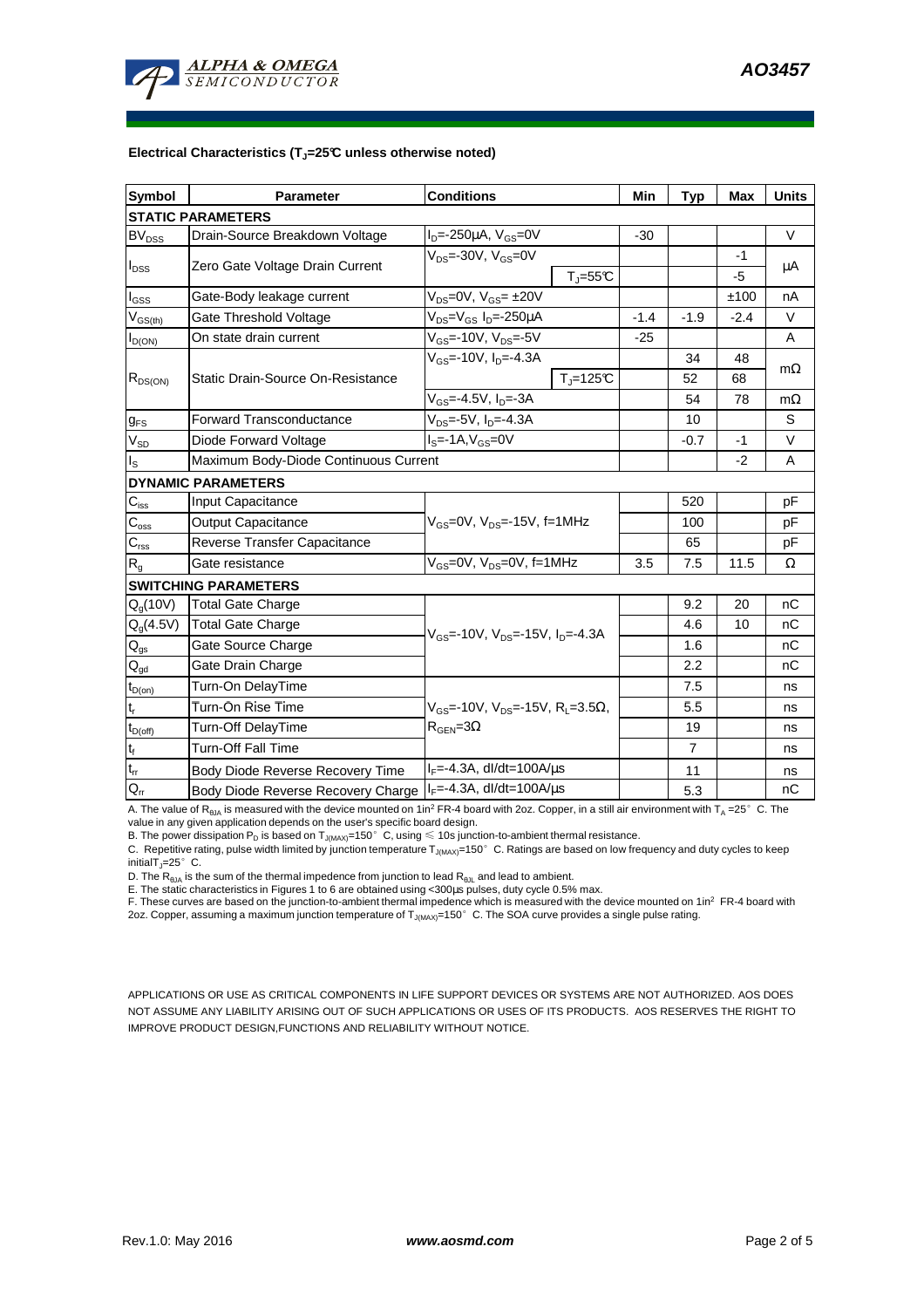

## **TYPICAL ELECTRICAL AND THERMAL CHARACTERISTICS**



**<sup>(</sup>Note E)**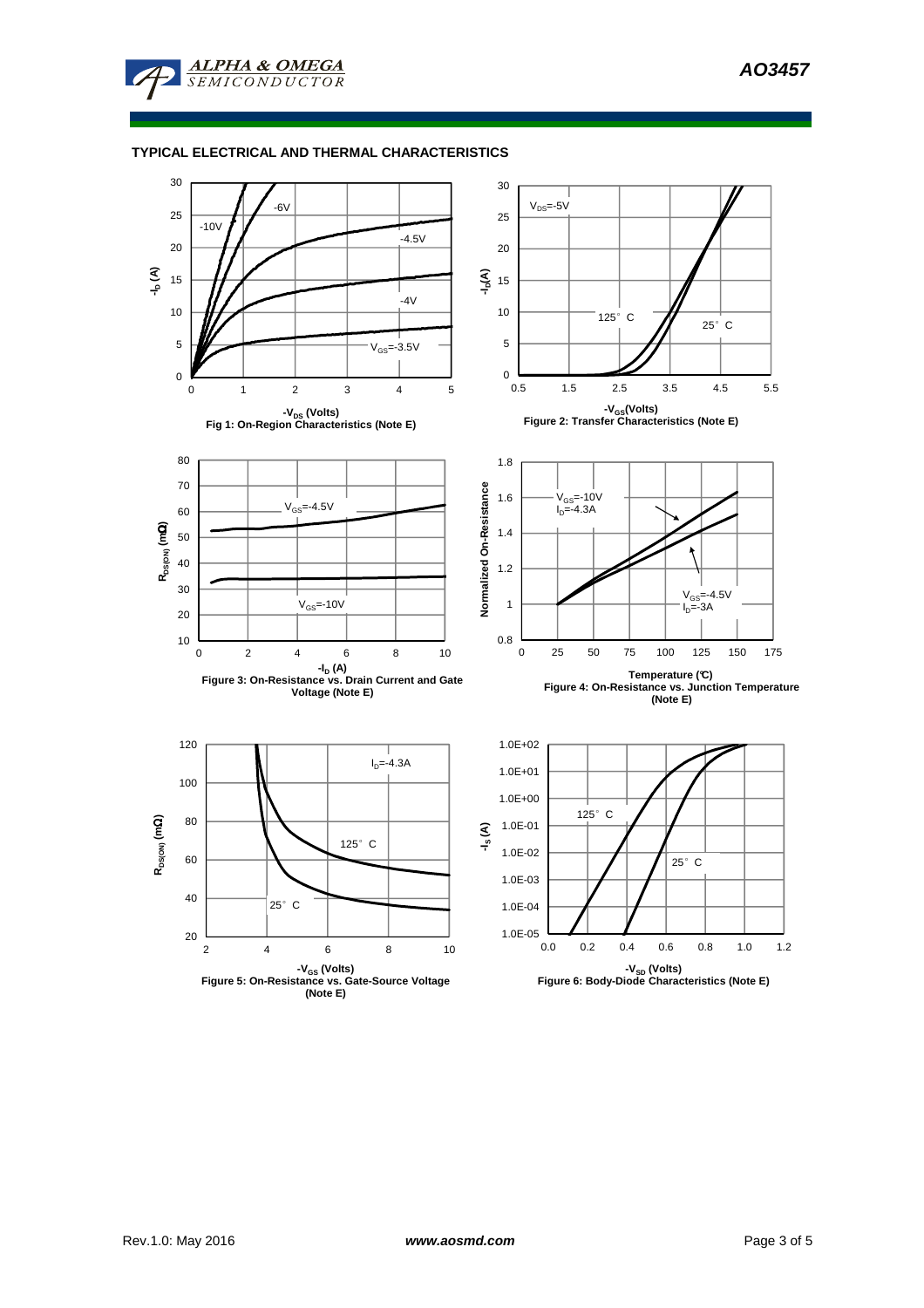

## **TYPICAL ELECTRICAL AND THERMAL CHARACTERISTICS**